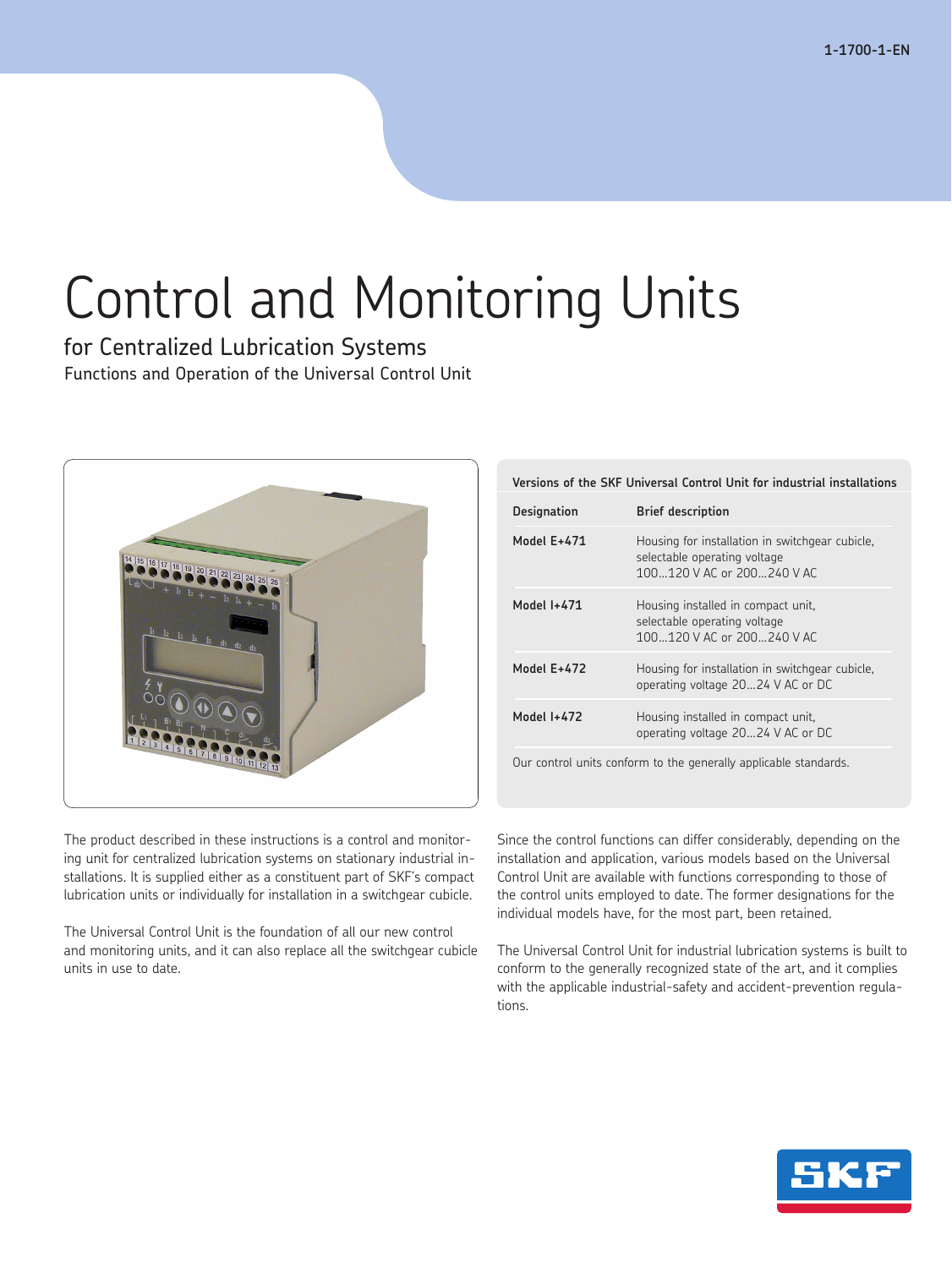## Application

The Universal Control Unit was designed to control and monitor centralized lubrication systems used on stationary industrial installations. That is why it may only be used for the purpose set out in these instructions.

We cannot assume any liability for damages resulting from improper use of the unit. The same applies if the unit is operated in a defective state or if modifications are made on the unit that have not been approved by SKF.

**Overview of available control units**

## Versions, designation

The Universal Control Unit for industrial lubrication systems is available in four versions (cf. page 1). The designations **E** and **I** refer to the place the unit is used, i.e. for **I**(nternal) installation in a compact lubrication unit or for **E**(xternal) installation in a switchgear cubicle.

The designations 471 and 472 reflect the operating voltage range (voltage key).

## Scope of delivery

The Universal Control Unit is supplied either installed as part of a compact lubrication unit (version **I**) or individually for installation in a switchgear cubicle (version **E**).

The scope of delivery for version **E** includes:

- one Universal Control Unit with the configuration ordered,
- two cable jumpers for selection of the operating voltage range (version E+471 only),
- one set of operating instructions.

#### See important product usage information on the back cover.

| Designation                                 | Application                                                | Designation                    | Application                                |
|---------------------------------------------|------------------------------------------------------------|--------------------------------|--------------------------------------------|
| <b>EWT2A01-E</b><br>EWT2A01-S1-E            | Pulse monitoring unit                                      | IGZ36-20-E<br>$IGZ36 - 20 - I$ | Single-line systems<br>Piston distributors |
| EWT2A04-E<br>EWT2A04-S1-E                   | Pulse monitoring unit                                      | IGZ36-20-S6-E<br>IGZ36-20-S6-I | Single-line systems<br>Piston distributors |
| EXZT2A02-E<br><b>EXZT2A02-I</b>             | Single-line systems<br>Piston distributors                 | IGZ38-M-10-E                   | Oil+air lubrication<br>Single-line systems |
| EXZT2A03-E<br><b>EXZT2A03-I</b>             | Single-line systems<br>Piston distributors                 |                                | Piston distributors                        |
| EXZT2A05-E<br><b>EXZT2A05-I</b>             | Progressive systems                                        | IGZ51-20-E<br>$IGZ51 - 20 - I$ | Progressive systems                        |
| EXZT2A06-E<br><b>EXZT2A06-I</b>             | Progressive systems                                        | IGZ51-20-S2-E<br>IGZ51-20-S2-I | Progressive systems                        |
| EXZT2A07-E<br><b>EXZT2A07-I</b>             | Single-line systems<br>Piston distributors                 | IGZ51-20-S3-E<br>IGZ51-20-S3-I | Single-line systems<br>Piston distributors |
| IG351-10-E<br>IG351-10-I                    | Electronic timer for<br>centralized lubrication<br>systems | IGZ51-20-S7-E<br>IGZ51-20-S7-I | Progressive systems                        |
| $IG38 - 30 - I$<br>IGZ38-30-E<br>IGZ38-30-I | Single-line systems<br>Piston distributors                 | IGZ51-20-S8-E<br>IGZ51-20-S8-I | Progressive systems                        |
| IGZ38-30-E<br>IGZ38-30-I                    | Single-line systems<br>Piston distributors                 | IZ361-30-E<br>$IZ361-30-I$     | Circulating and<br>distributor lubrication |
| IG54-20-E<br>$IG54 - 20 - I$                | Oil+air lubrication                                        | $IZ38-30-1$                    | Single-line systems<br>Piston distributors |
| IG54-20-S1-E<br>$IG54 - 20 - S1 - I$        | Oil+air lubrication                                        | IGZ38-30-E<br>IGZ38-30-I       |                                            |
| IG54-20-S3-E<br>$IG54 - 20 - S3 - I$        | Oil+air lubrication                                        | IZ52-20-E<br>$IZ52-20-1$       | Chain lubrication                          |
| IG54-20-S4-E<br>IG54-20-S4-I                | Oil+air lubrication                                        |                                |                                            |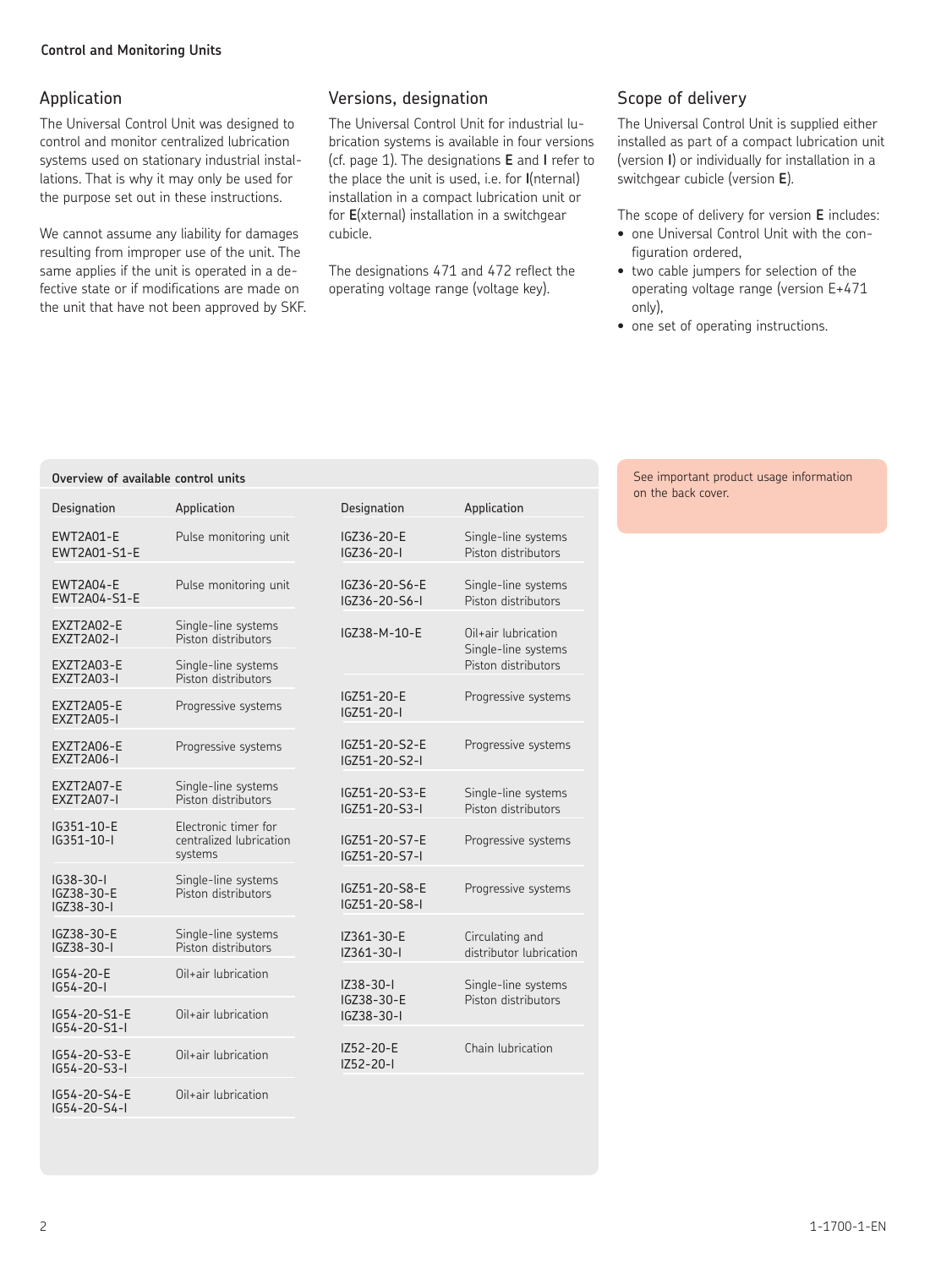## Safety pointers

The Universal Control Unit for industrial lubrication systems is designed for operation on industrial DC or AC power mains (cf. Technical Data). Any other use is not permitted.

The electrical connections for the unit may only be made by trained and qualified staff who are able to recognize shock hazards. Attention must be paid to local operating conditions and applicable regulations (e.g. DIN, VDE).

Improperly connected equipment can cause extensive property damage and personal injury.

All adjustments of the unit may only be made by qualified personnel. Qualified personnel are persons who have been trained, appointed and instructed by the owner of the systems.

Unauthorized conversion of the unit and the use of non-approved spare parts and aids are not permitted.

The unit's housing must not be opened.

If the unit malfunctions, please contact a SKF Lubrication Systems proxy.

## Operation

The Universal Control Unit installed in a compact unit, version I, may only be operated by qualified staff who are able to recognize shock hazards unless the control unit has a separate power supply that has been installed by trained staff for parameterization purposes and all the other exposed parts are dead.

## Structure of the operator displays

The illustration shows the operator interface with its display and control elements. The display elements are the 8-place LC display (1) and the LED displays (2). The pushbuttons (3) are the control elements. The table provides an overview of the display and control elements.



**1** LC display **3** Pushbuttons diodes (LED)

**2** Light-emitting **4** Service interface

## LED display

A burning green LED shows that the power for the unit is on.

If the red LED lights up, that usually indicates a fault state.

| Overview of display and control elements |               |                                                                                                                                                                                                                  |  |  |
|------------------------------------------|---------------|------------------------------------------------------------------------------------------------------------------------------------------------------------------------------------------------------------------|--|--|
| Element                                  | Designation   | <b>Function</b>                                                                                                                                                                                                  |  |  |
|                                          | LC display    | Display function<br>Status display: shows the states of the inputs and outputs<br>Parameter display: shows the set and adjustable parameters<br>Info display: shows the type of unit and loaded software version |  |  |
| $\sigma$                                 | Power LED     | Lights when power to the unit is on                                                                                                                                                                              |  |  |
| Ľ                                        | Fault LED     | Lights in the event of a fault                                                                                                                                                                                   |  |  |
|                                          | DK button     | 1. Trips intermediate lubrication<br>2. Clears an error message                                                                                                                                                  |  |  |
| E)                                       | Select button | Change to parameter display,<br>selection of parameter values to be displayed or changed                                                                                                                         |  |  |
|                                          | UP button     | Change to info display,<br>changing of parameter values                                                                                                                                                          |  |  |
|                                          | Down button   | Changing of parameter values                                                                                                                                                                                     |  |  |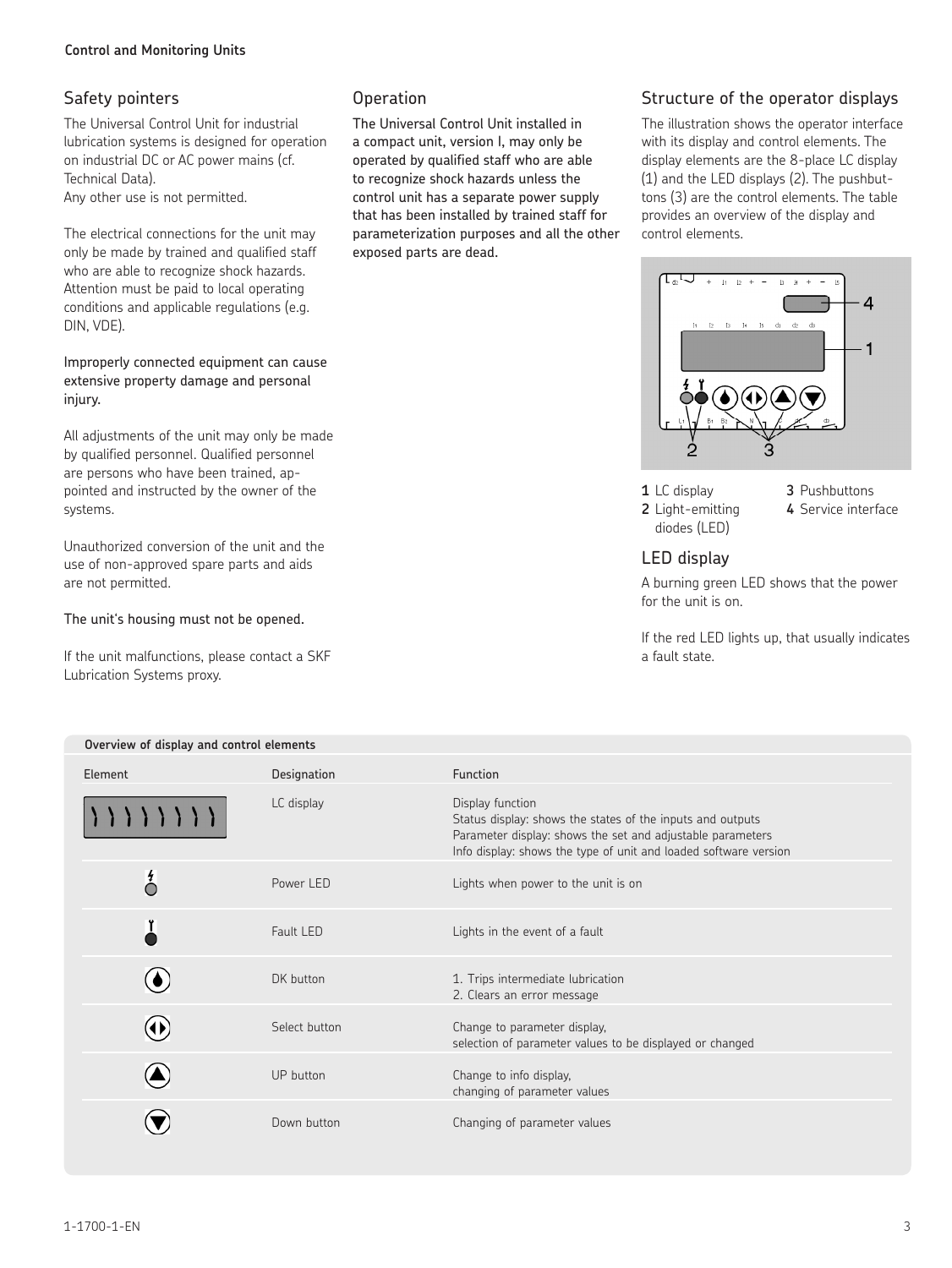#### **Control and Monitoring Units**

## LC display

The 8-place LC display has various display functions:

Status display: Shows states of the inputs and outputs.

Info display: Shows the type of unit and software version.

#### Parameter display:

Shows the set and adjustable parameters.

The status display is the basic display mode. From there it is possible to change to the parameter display or info display mode.

## The status display

The status display shows the states of the control unit's inputs and outputs. It is the standard display and is always active when power is applied to the unit.

Only configured outputs or inputs are displayed. The configuration of the inputs and outputs depends on your type of unit.

#### Example:

Breakdown of the LC status displays



Pos. 6–8 Outputs d1 to d3

## Symbols of the status display

NO contact displays:



NO/NC contact open

NO/NC contact closed

Changeover contact displays:



Changeover contact in energized position



Changeover contact in de-energized position

## The info display

The type of unit and firmware version of the controller can likewise be shown via the LC display.

The info display is changed to from the status display by pressing the  $\bigcirc$  button.

If the designation is more than eight places long, the rest is shown by pressing the  $\bigcirc$ button in the display once again.

The info display mode is left again by pressing  $\bigcirc$  three times.

## The parameter display

By pressing the  $\odot$  button it is possible to move from the status display to the parameter display.

For reasons of space, theparameter values are displayed in exponential notation.

 $100 = 1*10<sup>2</sup> = 1 E 02$ 

The following examples show how to read the displays.

| Dispaly value   | Meaning                                                 |
|-----------------|---------------------------------------------------------|
| <b>TP10E00I</b> | interval time $10(10*10^0)$ pulses                      |
| TP01E02M        | interval time $100 (1*10^2)$ minutes                    |
| TP15F01S        | monitoring time $150(15*101)$<br>seconds or 2.5 minutes |

#### Breakdown of the LC parameter display

| Parameter display                                                                                                    |                |                |                |                |      |                |                |  |
|----------------------------------------------------------------------------------------------------------------------|----------------|----------------|----------------|----------------|------|----------------|----------------|--|
| I <sub>1</sub>                                                                                                       | I <sub>2</sub> | I <sub>3</sub> | I <sub>4</sub> | I <sub>5</sub> | $di$ | d <sub>2</sub> | d <sub>3</sub> |  |
|                                                                                                                      | 2              | 3              |                | -5             |      |                | 8              |  |
| Pos. 1-2 Parameter designation<br>Pos. 3-4 Base value<br>Pos. 5 Symbol E(xponent)<br>Pos. 6-7 Exponent<br>Pos 8 Unit |                |                |                |                |      |                |                |  |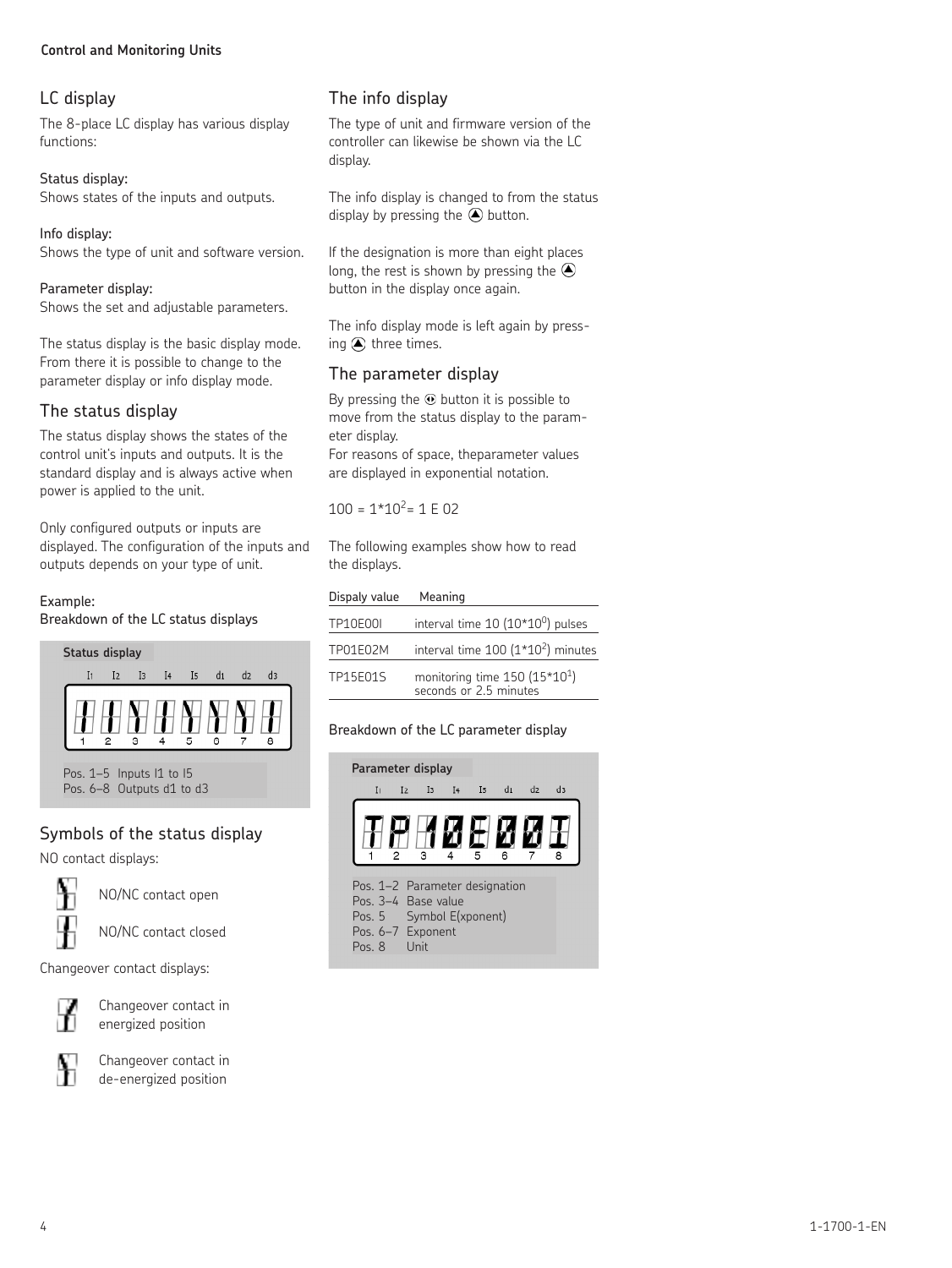#### **Parameter display possibilities \*)**

| LC display      | Parameter designation            | Value range         | Unit                              |
|-----------------|----------------------------------|---------------------|-----------------------------------|
| <b>BA</b>       | Mode of operation                | A, B, C, D, E       |                                   |
| TP              | Interval time                    | 01 E 00 - 99 E 04   | M(inutes) / S(econds) / I(pulses) |
| TU              | Monitoring time                  | 01 E 00 - 99 E 03   | S(econds)                         |
| <b>TN</b>       | Delay time                       | $00 E 00 - 99 E 03$ | S(econds)                         |
| TV              | Lead time                        | 01 E 00 - 99 E 04   | S(econds)                         |
| $\mathsf{I}1$   | Limit value 1                    | 01 E 00 - 25 E 04   | *0.01 I(pulses/minutes)           |
| 2               | Limit value 2                    | 01 E 00 - 25 E 04   | *0.01 I(pulses/minutes)           |
| $\overline{13}$ | Limit value 3                    | 01 E 00 - 25 E 04   | *0.01 I(pulses/minutes)           |
| TL              | Pump running time                | 01 E 00 - 15 E 00   | S(econds)                         |
| TK              | MK pulse monitoring timet        | 01 E 00 - 12 E 01   | S(econds)                         |
| MI              | MK pulse scaling                 | 01 E 00 - 10 E 00   |                                   |
| <b>NH</b>       | Signal edges (number of strokes) | $1 - 30$            |                                   |
| N <sub>1</sub>  | Number of lube pulses            | 01 E 00 - 99 E 03   | I(pulses)                         |
| VZ              | Prelubrication cycles            | 00 E 00 - 99 E 00   |                                   |

*\*) Take the type and size of lubrication system into account when setting the parameters.*

## Adjustment of parameters

Take the type and size of lubrication system into account when setting the parameters.

Pay attention to the maximum ON times of the motors and valves in the case of all settings that have an impact on the pump running time.

To set the parameters, press the  $\odot$  button on the parameter display until the value to be set flashes.

IIf the displayed parameter cannot be changed, only a static display of the value will be shown. Which parameters can be changed will depend on your type of unit.

Select the desired value by pressing  $\bigcirc$  or  $\bigcirc$ . It is not possible to enter impermissible parameters, e.g. ones exceeding the range of values shown in the overview above. Instead, the display will be reset to the preset value.

Press the  $\odot$  button after entering the parameter value. The entire display flashes, confirming that the entered value has been taken over.

To leave the parameter display, press the  $\odot$ button until the status display is returned to. The new parameters usually take effect when the next interval begins.

One exception is when the mode of operation (BA) is changed. It only takes effect after the unit has been switched off and then started again. Beforehand, the entire display flashes after the mode is changed. But the normal sequence of functions is still assured.

#### **Changing parameters**

| $\sim$ $\cdot$ |                                                         |                                                               |                                           |
|----------------|---------------------------------------------------------|---------------------------------------------------------------|-------------------------------------------|
| Step           | <b>Button</b>                                           | <b>Display</b>                                                |                                           |
| $\mathbf{1}$   | $\mathbf{U}$<br>Press                                   | 田鹿道餐田図図田                                                      | The parameter value to be changed flashes |
| $\overline{c}$ | Press $(\triangle)$ or $($<br>until                     | 田田田田田田田田                                                      | the desired parameter value is reached    |
| 3              |                                                         | Repeat steps 12 until all the parameter values have been set. |                                           |
| 4              | Press $(4)$                                             |                                                               | the entire display flashes                |
| 5              | Repeat steps 14 until all the parameters have been set. |                                                               |                                           |
| 6              | Press                                                   |                                                               | Change to status line                     |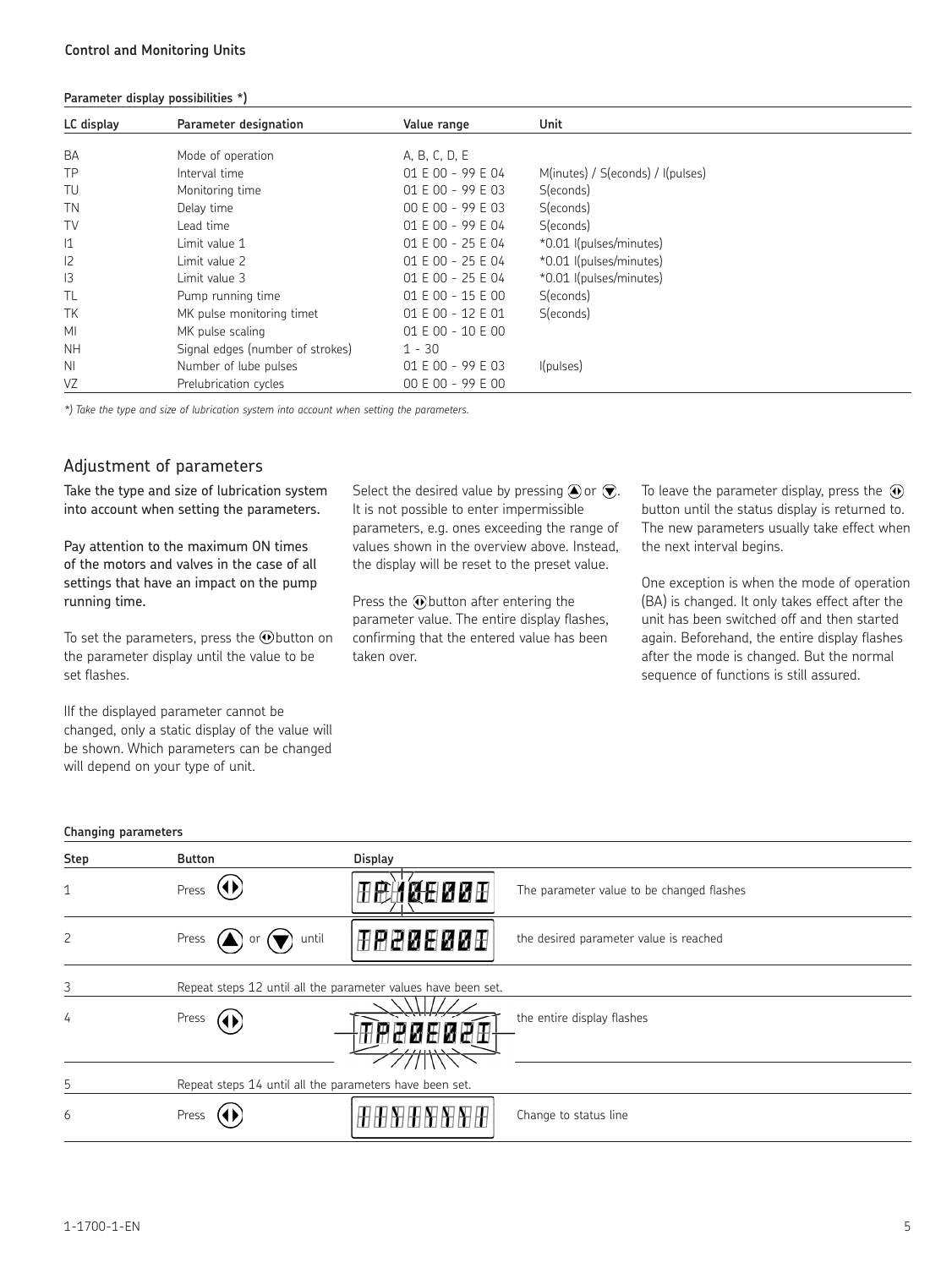## Use as a Replacement Unit

The control unit may only be replaced by qualified staff who are able to recognize shock hazards.

The unit may only be adjusted by trained and qualified staff.

If you want to replace an existing control unit with the Universal Control Unit, please observe the following pointers.

#### Before you exchange the units, check whether the mains voltage is the same as that indicated on the new control unit.

Make a note of the parameter values on the unit to be replaced. Which values are involved will depend on your type of unit. Please consult the respective description of the unit for this information. If necessary, label all the cable conductors to be reconnected with the previous terminal designations like, for instance, WS, DS, DS2, MK, DK, +, –, etc. The conductors to be reconnected to relays d1, d2 and d3 must be additionally labeled with the corresponding terminal numbers.

Now remove the control unit and replace it with the Universal Control Unit. Connect the inputs and outputs in keeping with their previous functions. The configuration of the inputs and outputs can be seen from the sticker attached to the top of the unit or from the chapter applying to your type of unit.

Make sure the voltage selection described in the assembly chapter has been done correctly and only then connect the unit to the power supply.

The power must switched on and off abruptly.

Then use the keyboard on the Universal Control Unit to transfer the parameter values from the old control unit.

Please remember that the Universal Control Unit has to be connected to the power supply before you can change the parameters.

Check the status display to find out whether the unit is functioning.

## Faults

#### **Fault displays**

If a fault detected by one of the monitoring sensors should occur while the centralized lubrication system is in operation, the control unit will display the fault. The red fault LED will light up and the symbol for the respective input will flash on the display.

Which fault is involved will depend on your type of unit. You will find further information on this point in the corresponding chapter for your type of unit.

After the fault has been remedied, clear the fault display by pressing the  $\circledbullet$  button.

Clear an error message only after its cause has been remedied.

#### **Equipment faults**

Equipment faults are malfunctions that affect the control unit itself.

#### **Start faults**

A start fault is involved when the control unit displays one of the isted error messages after the power is turned on. In such a case please contact a SKF Lubrication Systems proxy.

| Error message on<br>LC display | Meaning                 |
|--------------------------------|-------------------------|
| ERR1                           | No configuration loaded |
| ERR <sub>2</sub>               | Checksum wrong          |
| FRR3                           | Wrong firmware          |

#### **Other faults or damages**

If your control unit does not function as described in the respective chapter covering your type of unit, please check first whether the unit and all the leads have been correctly installed and whether all the lubricant lines are tight.

Also check whether the unit you are using is designed for the mains voltage available or whether you have correctly selected the voltage.

If you are unable to remedy the fault in this way, please contact a SKF Lubrication Systems proxy.

The housing of the unit must not be opened.

#### Maintenance and repairs

The Universal Control Unit requires no maintenance. Nevertheless, you should perform the following checks at regular intervals to ensure faultless functioning of the control unit:

- Check the control unit's basic functions by pressing the  $\odot$  button.
- Check the electrical connections.

Any further work may only be done by a SKF Lubrication Systems employee.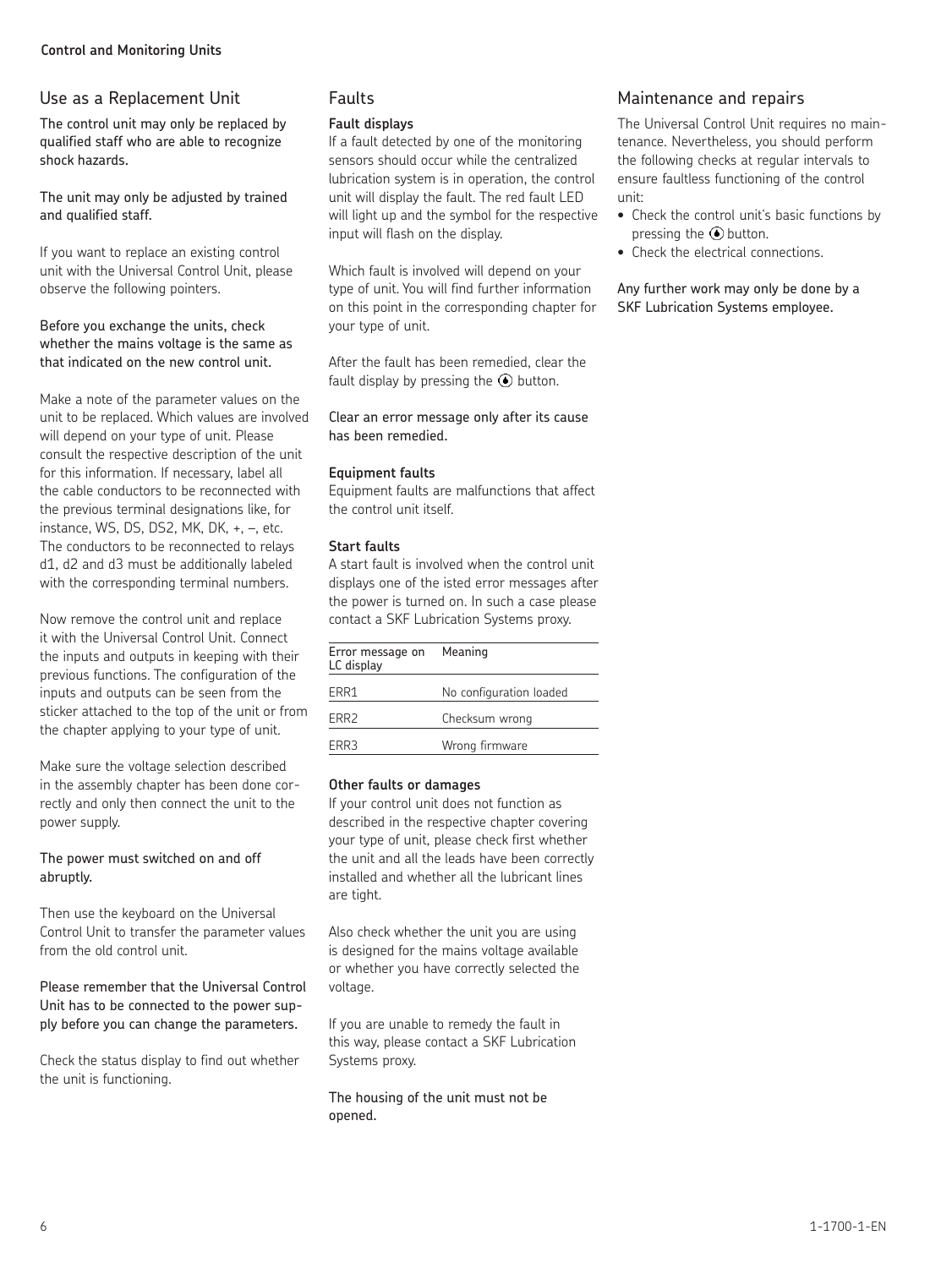

#### **Technical Data Version +471 / +472**

| Rated input voltage Un<br>Version +471 100120 V AC or 200240 V AC<br>Version +472 20  24 V DC or AC | Output voltage for inputs<br>and external loads 24 V DC +10% / -15%                                                                                                                                                                                         |
|-----------------------------------------------------------------------------------------------------|-------------------------------------------------------------------------------------------------------------------------------------------------------------------------------------------------------------------------------------------------------------|
| Rated value of input voltage                                                                        | Rated output current $("+"$ outputs $) \ldots \ldots$ 110 mA                                                                                                                                                                                                |
| Version +471 0.85 Un to 1.1 Un                                                                      | of that figure for external loads max. 60 mA                                                                                                                                                                                                                |
| (85132 V / 170264 V)                                                                                | MK input, max. input frequency. 30 Hz                                                                                                                                                                                                                       |
| Version +472 0.85 Un to 1.1 Un (1726.4)                                                             | Pulse duty factor $\ldots \ldots \ldots \ldots \ldots 1:1$                                                                                                                                                                                                  |
| Rated frequency<br>Version +471 5060 Hz<br>Version +472 DC or 5060 Hz                               | Conductor connection (flexible)<br>with tubular end sleeves . $\dots$ max. 2.5 mm <sup>2</sup> or 2× 0.75 mm <sup>2</sup><br>with twin tubular end sleeves max. $2 \times 1.5$ mm <sup>2</sup><br>stripped length $\ldots \ldots \ldots \ldots \ldots 8$ mm |
| Rated value of frequency                                                                            | Type of enclosure (version E) IP 30, IP 20 terminals                                                                                                                                                                                                        |
| Version +471 4961 Hz                                                                                | Safety class (version E) II                                                                                                                                                                                                                                 |
| Version +472 DC or 4961 Hz                                                                          | Rated insulation voltage 250 V AC                                                                                                                                                                                                                           |
| Release value of Un. max. 10%<br>Recovery time $\ldots$ , $\ldots$ , $\ldots$ 1 s                   | Pollution degree 2<br>Operating temperature $\ldots \ldots \ldots \ldots 0$ to +60 °C<br>Storage temperature $\ldots$ -25 to +70 °C                                                                                                                         |
| Residual ripple of input voltage<br>Version +471 not applicable<br>Version +472 DC: max. 5%         | Dimensions BxHxT (version E) approx. 70mm × 75 mm × 110 mm<br>Voltage endurance to EN 61131-2 and EN 50178                                                                                                                                                  |
| Max. fusing 6.3 A                                                                                   | Power supply / relay contacts 1780 V                                                                                                                                                                                                                        |
| Max. switching current $\ldots \ldots \ldots 5$ A AC                                                | Power supply / electronics. 2830 V                                                                                                                                                                                                                          |
| Max. relay switching voltage 250 V AC                                                               | Relay contacts / electronics 2830 V                                                                                                                                                                                                                         |
| Overvoltage category to                                                                             | <b>FMV</b>                                                                                                                                                                                                                                                  |
| DIN VDE 0110 III                                                                                    | Immunity BN 61000-6-2                                                                                                                                                                                                                                       |
| Rated voltage of inputs 24 V DC                                                                     | Emitted interference. EN 500081-1                                                                                                                                                                                                                           |
| Input impedance $\ldots$ 2.4 K $\Omega$ $\pm$ 10%                                                   | Dynamic strength to EN 60068-2-6 10-57 Hz; 0.075 mm                                                                                                                                                                                                         |
| Input level low $\ldots$ 0 V+4 V                                                                    | (amplitude)                                                                                                                                                                                                                                                 |
| Input level high 410 V+26.4 V                                                                       | Impact resistance to EN 600068-2-27 15 g; 11 ms (half-sine)                                                                                                                                                                                                 |
| Coincidence factor<br>for the inputs $\ldots$ , $\ldots$ , $\ldots$ , $\ldots$ max. 0.8             |                                                                                                                                                                                                                                                             |